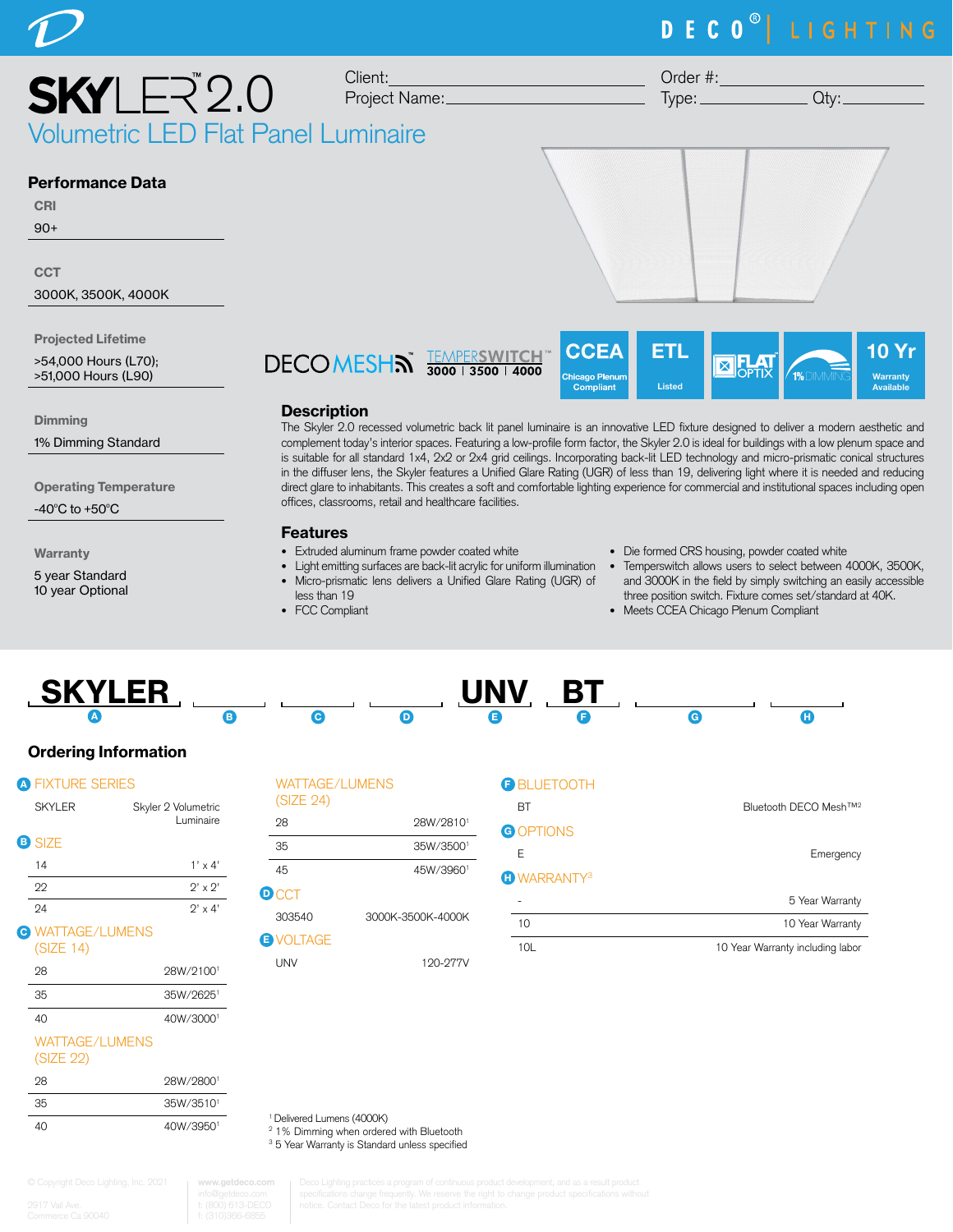# $2.0$  Volumetric LED Flat Panel Luminaire

## **Dimensions**





1x4



# Photometric

POLAR GRAPH SKYLER2-22-40-35050-U



Maximum Candela = 1776.271 Located At Horizontal Angle = 0, Vertical Angle = 0 # 1 - Vertical Plane Through Horizontal Angles (0 - 180) (Through Max. Cd.)

#### LUMINANCE DATA (cd/sq.m)

| Angle In<br>Degrees | Angle In<br>Degrees | Angle In<br>Degrees | Angle In<br>Degrees |
|---------------------|---------------------|---------------------|---------------------|
| 45                  | 3480                | 3563                | 3912                |
| 55                  | 1997                | 2897                | 1730                |
| 65                  | 1494                | 1954                | 1278                |
| 75                  | 1448                | 1853                | 1660                |
| 85                  | 1511                | 1656                | 1944                |

info@getdeco.com t: (800) 613-DECO f: (310)366-6855 **www.getdeco.com**

#### © Copyright Deco Lighting, Inc. 2021

2917 Vail Ave. Commerce Ca 90040

#### Deco Lighting practices a program of continuous product development, and as a result product specifications change frequently. We reserve the right to change product specifications without notice. Contact Deco for the latest product information.

#### COEFFICIENTS OF UTILIZATION - ZONAL CAVITY METHOD Effective Floor Cavity Reflectance 0.20

| <b>RC</b>    | 80<br>70 |     |     |     |  |     |     |     | 50  |  |     |     | 30  |     |     | 10  |  |     |    | $\circ$ |         |
|--------------|----------|-----|-----|-----|--|-----|-----|-----|-----|--|-----|-----|-----|-----|-----|-----|--|-----|----|---------|---------|
|              |          |     |     |     |  |     |     |     |     |  |     |     |     |     |     |     |  |     |    |         |         |
| <b>RW</b>    | 70       | 50  | 30  | 10  |  | 70  | 50  | 30  | 10  |  | 50  | 30  | 10  | 50  | 30  | 10  |  | 50  | 30 | 10      | $\circ$ |
| $\Omega$     | 119      | 119 | 119 | 119 |  | 116 | 116 | 116 | 116 |  | 111 | 111 | 111 | 106 | 106 | 106 |  | 102 | 94 | 94      | 100     |
| 1            | 110      | 106 | 102 | 99  |  | 108 | 104 | 100 | 97  |  | 100 | 97  | 94  | 96  | 94  | 91  |  | 92  | 90 | 89      | 87      |
| $\mathbf{2}$ | 102      | 94  | 88  | 83  |  | 99  | 92  | 87  | 82  |  | 89  | 84  | 80  | 86  | 82  | 79  |  | 83  | 80 | 77      | 75      |
| 3            | 94       | 84  | 77  | 71  |  | 91  | 83  | 76  | 71  |  | 80  | 74  | 69  | 77  | 72  | 68  |  | 75  | 71 | 67      | 65      |
| 4            | 87       | 76  | 68  | 62  |  | 84  | 74  | 67  | 61  |  | 72  | 66  | 61  | 70  | 64  | 60  |  | 68  | 63 | 59      | 57      |
| 5            | 80       | 68  | 60  | 54  |  | 78  | 67  | 60  | 54  |  | 65  | 59  | 53  | 63  | 58  | 53  |  | 62  | 56 | 52      | 50      |
| 6            | 74       | 62  | 54  | 48  |  | 73  | 61  | 54  | 48  |  | 60  | 53  | 48  | 58  | 52  | 47  |  | 56  | 51 | 47      | 45      |
| 7            | 69       | 57  | 49  | 43  |  | 68  | 56  | 48  | 43  |  | 55  | 48  | 43  | 53  | 47  | 42  |  | 52  | 46 | 42      | 40      |
| 8            | 65       | 52  | 44  | 39  |  | 63  | 52  | 44  | 39  |  | 50  | 43  | 38  | 49  | 43  | 38  |  | 48  | 42 | 38      | 36      |
| 9            | 61       | 48  | 40  | 35  |  | 59  | 48  | 40  | 35  |  | 46  | 40  | 35  | 45  | 39  | 35  |  | 44  | 39 | 35      | 33      |
| 10           | 57       | 45  | 37  | 32  |  | 56  | 44  | 37  | 32  |  | 43  | 37  | 32  | 42  | 36  | 32  |  | 41  | 36 | 32      | 30      |